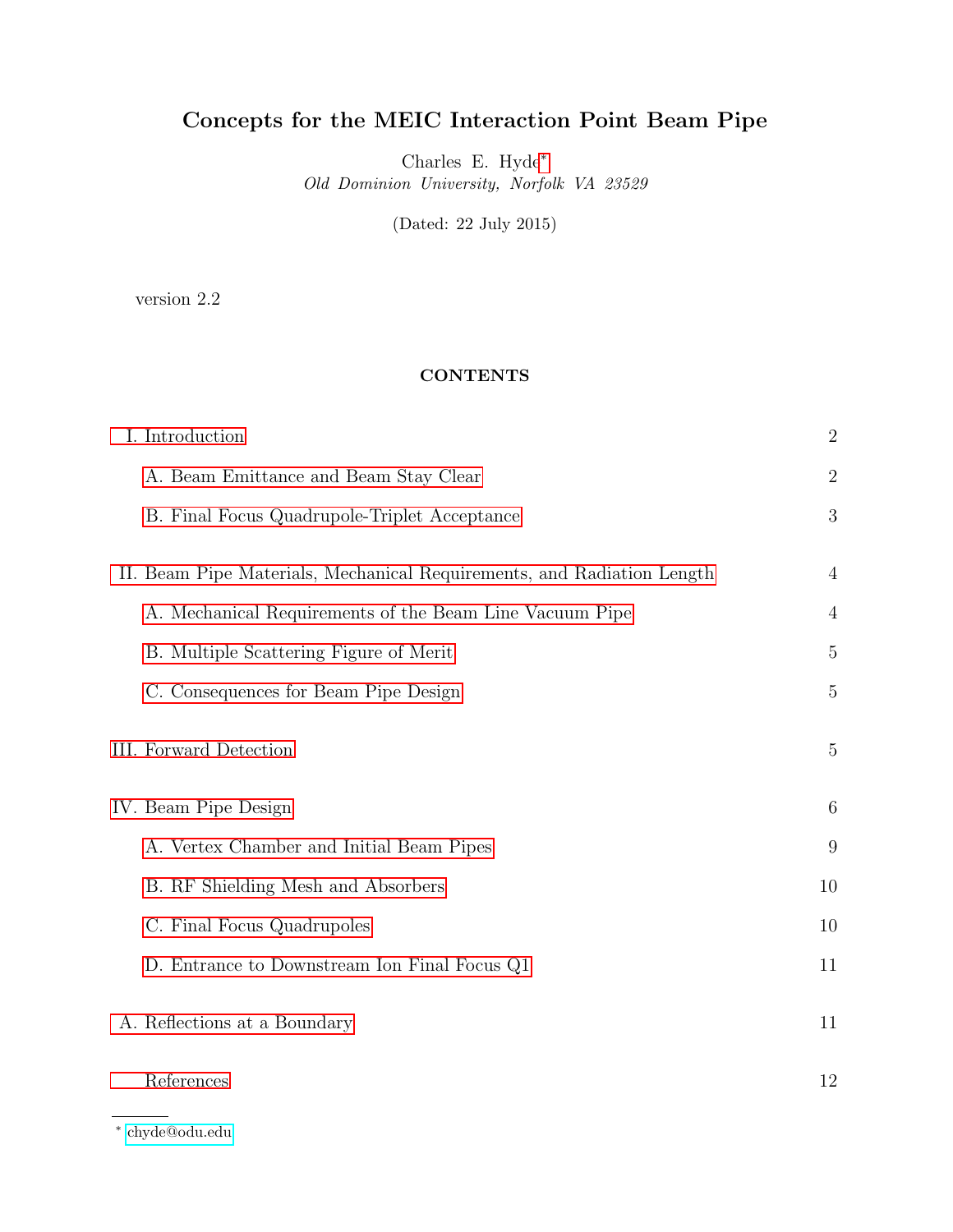#### <span id="page-1-0"></span>I. INTRODUCTION

Designing the beam pipe through the Interaction Point (IP) of MEIC design requires optimizing multiple, sometimes contradictory, requirements. A few key issues include:

- Mechanical stability under vacuum;
- Maintain high vacuum and adequate Beam Stay Clear (BSC) for the primary beams (including during injection/acceleration);
- High RF conductance and good impedance matching for beam-induced RF fields;
- Thin walls and/or exit windows for all detectable scattered particles;

These notes are primarily focussed on the downstream ion beam line.

The coordinate system and drawings in this note assume that ion beam momentum direction at the IP is

$$
\hat{P} = \hat{z}\cos(0.050) + \hat{x}\sin(0.050)
$$
\n(1)

In reality, the current design has  $\hat{P} \cdot \hat{x} < 0$  at each IP. Thus all drawings can be considered as "views from the bottom".

#### <span id="page-1-1"></span>A. Beam Emittance and Beam Stay Clear

The beam emittance and  $\beta^*$  values at the full acceptance IP are summarized in Table [I.](#page-2-1) The rms size and rms angular spread of the beams at the IP are:

$$
\sigma(x,y) = \sqrt{(\epsilon_{N;x,y}/\gamma) \beta_{x,y}^*} \quad \text{and} \quad \sigma(x',y') = \sqrt{\epsilon_{N;x,y}/(\gamma \beta_{x,y}^*)}
$$
(2)

(where  $\gamma$  is the relativistic boost, not the Courant-Snyder parameter). The Beam Stay Clear (BSC) is calculated at  $10\sigma(x, y)$ .

As a consequence of the electron-cooling of the ion beams in both the Booster and the main ring, the ion beam normalized emittances are expected to be independent of momentum, and for steady state collisions at any ion rigidity  $P/Z \in [20, 100]$  GeV/c. The  $\beta^*$ values are assumed independent of ion rigidity, and therefore both the rms beam size and rms angular spread at the [I](#page-2-1)P grow as  $1/\sqrt{P/Z}$ . This is reflected in Table I in the entries for the BSC at the entrance to the downstream FF Q1 for ion beam rigidities  $P/Z = 20$ GeV/c. During acceleration, the beam envelope will be increased at the IP and decreased in the quads. However, the BSC values for Pb indicate that there must be a large vacuum pipe through the FFQ if we wish to preserve the option of low-energy high-luminosity running on heavy ions. This could be important, for example, for measuring the  $Q^2$ -evolution of the EMC effect, and extracting the gluon EMC effect. Note, however, that if the minimum momentum for Pb is raised to  $Z \cdot 21$  GeV/c, then the BSC at the entrance to FFQ1 is 7.7 cm.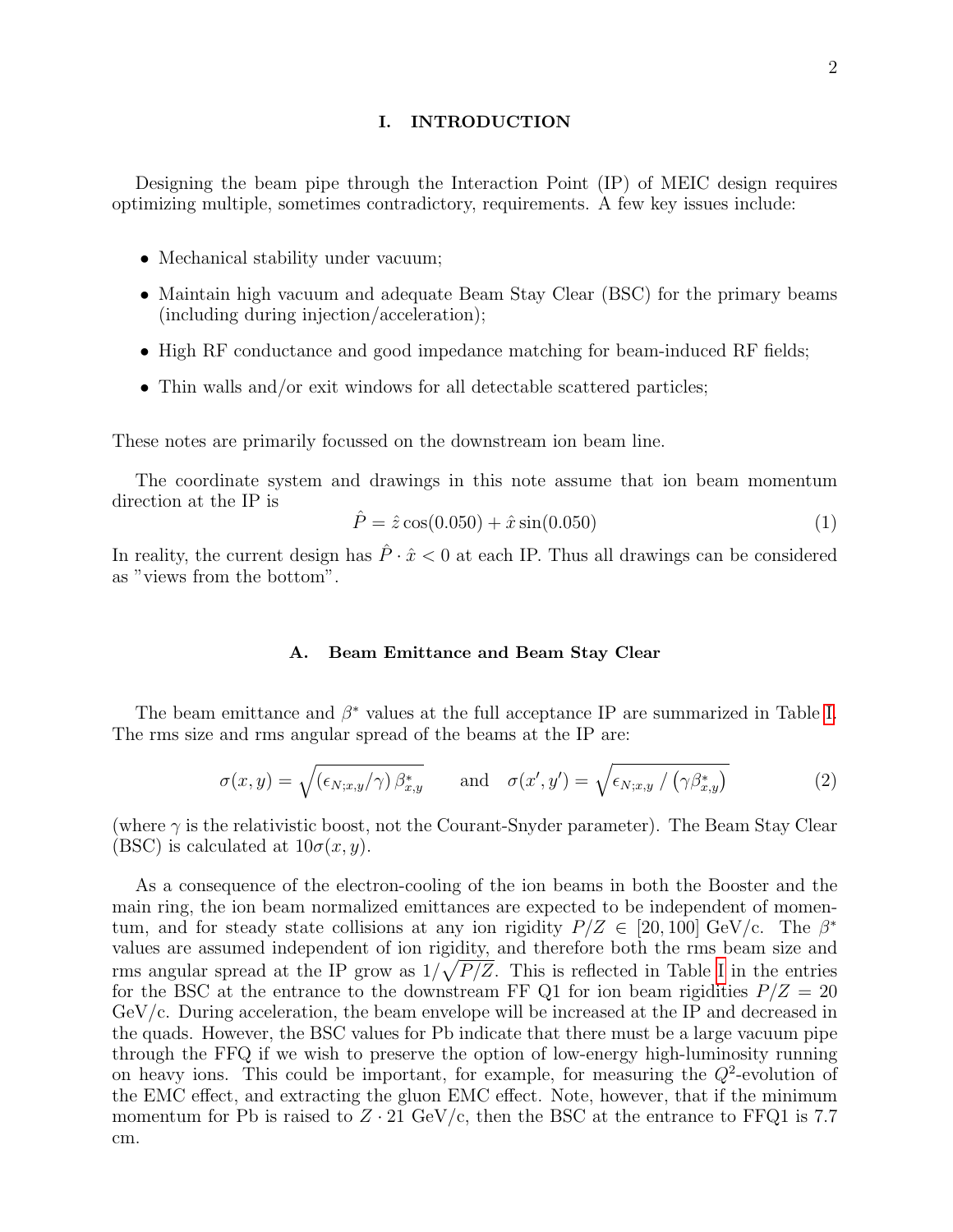#### <span id="page-2-1"></span>TABLE I.

MEIC Design parameters circa April 2015 [\[1\]](#page-11-1). The electron rms bunch length is 1.2 cm. All ion beam bunch lengths are 1.0 cm. The ion beam currents are 0.5 Amp, independent of  $Z$ , consequently the number of particles per bunch scales as  $1/Z$ . For  $e-Pb$  collisions the  $\beta$ -functions of the electron beam are relaxed to  $\beta_{x,y}^* = 4, 2$  cm to match the Pb beam rms size at the IP. Luminosity is per nucleon.

|                                                                             |                        |         |                  | $Beam \rightarrow Electron$ Proton Deuteron Helium Carbon Calcium |               |               |           | Lead                       |  |
|-----------------------------------------------------------------------------|------------------------|---------|------------------|-------------------------------------------------------------------|---------------|---------------|-----------|----------------------------|--|
| Parameter                                                                   | Units                  | $e^-$   | $\boldsymbol{p}$ | $\overline{d}$                                                    | $^{3}He^{++}$ | $^{12}C^{6+}$ |           | $^{40}Ca^{20+208}Ph^{82+}$ |  |
| Momentum                                                                    | $\rm GeV/c$            | 5       | 100              | 100                                                               | <b>200</b>    | 600           | 2000      | 8200                       |  |
| Normalized Emittance                                                        |                        |         |                  |                                                                   |               |               |           |                            |  |
| Horizontal                                                                  | $10^{-6}$ m rad        | 144     | 1                | 0.5                                                               | 0.7           | 0.5           | 0.5       | $0.5^{\circ}$              |  |
| Vertical                                                                    | $10^{-6}$ m rad        | 72      | 0.5              | 0.25                                                              | 0.35          | 0.25          | 0.25      | 0.25                       |  |
| Parameters at the Full Acceptance IP                                        |                        |         |                  |                                                                   |               |               |           |                            |  |
| $\beta^*_{\text{Horiz}}/\beta^*_{\text{Vert}}$                              | $\,\mathrm{cm}$        | 2.6/1.3 | 4/2              | 4/2                                                               | 4/2           | 4/2           | 4/2       | 5/2.5                      |  |
| $\sigma(x)/\sigma(y)$                                                       | $\mu$ m                | 19/9.7  | 19/9.7           | 19/9.7                                                            | 20/9.9        | 19/9.6        | 19/9.6    | 22/11                      |  |
| $\sigma(x') = \sigma(y')$                                                   | mrad                   | 0.744   | 0.484            | 0.484                                                             | 0.495         | 0.482         | 0.482     | 0.543                      |  |
| Luminosity                                                                  | $(hb \cdot \sec)^{-1}$ |         | 4.6              | 9.2                                                               | 6.6           | 9.2           | 9.2       | 7.8                        |  |
| Beam Stay Clear at $s = 7$ m (Entrance to FF Q1). Units of $P/Z$ are GeV/c. |                        |         |                  |                                                                   |               |               |           |                            |  |
| BSC $(P/Z = 100)$                                                           | $\,\mathrm{cm}$        |         | $\pm 3.4$        | $\pm 3.4$                                                         | $\pm 3.5$     | $\pm 3.4$     | $\pm 3.4$ | $\pm 3.8$                  |  |
| BSC $(P/Z = 20)$                                                            | cm                     |         | $\pm 7.6$        | $\pm 7.6$                                                         | $\pm 7.7$     | $\pm 7.5$     | $\pm 7.5$ | $\pm 8.5$                  |  |

#### <span id="page-2-0"></span>B. Final Focus Quadrupole-Triplet Acceptance

# <span id="page-2-2"></span>TABLE II. Ion Downstream Dipole-1 and FFQ Triplet

The coordinate  $z(Q_i)$  is the distance from the IP to the magnetic center of each magnet, of magnetic length  $L(Q_i)$ . If it is possible to build higher field magnets, the gradients will remain the same, but the apertures will increase proportionally [\[2\]](#page-11-2).

| Parameter Units           |                 | D1       | ω1  | 92    | 23   |
|---------------------------|-----------------|----------|-----|-------|------|
| $\partial B_x/\partial y$ | T/m             | $\theta$ | 89  | $-51$ | 36   |
| B(Max)                    | Т               | 2        | 8   | 8     | 6.3  |
| R(inner)                  | $\rm cm$        | 15       | 9   | 16    | 17.5 |
| $R$ (outer)               | $\,\mathrm{cm}$ |          | 16  | 23    | 25   |
| $z(Q_i)$                  | m               | 5.5      | 7.6 | 10.4  | 13.2 |
| L(Qi)                     | m               | 1.0      | 1.2 | 2.4   | 12   |

The design specifications of the three downstream ion Final Focus Quads (FFQ) are listed in Table [II.](#page-2-2) The FFQ apertures create a line of sight acceptance for neutrons (and gamma's) from the target as follows:

 $\approx$  Circular cone, opening angle  $\theta = \pm 12$  mrad, centered at  $(x'_0, y'_0) = (2, -3)$  mrad. (3)

The positive x-direction is in the horizontal plane directed away from the electron beam line and the positive y-direction is vertically up  $[2]$ . The vertical displacement of the neutral acceptance is a consequence of the solenoidal field. For charged particles, the acceptance of the full FFQ optics is momentum dependent. For magnetic rigidity of the scattered (or spectator) particle  $P'/Z' \in [100\%, 150\%]P/Z$  (where  $P/Z$  is the rigidity of the incident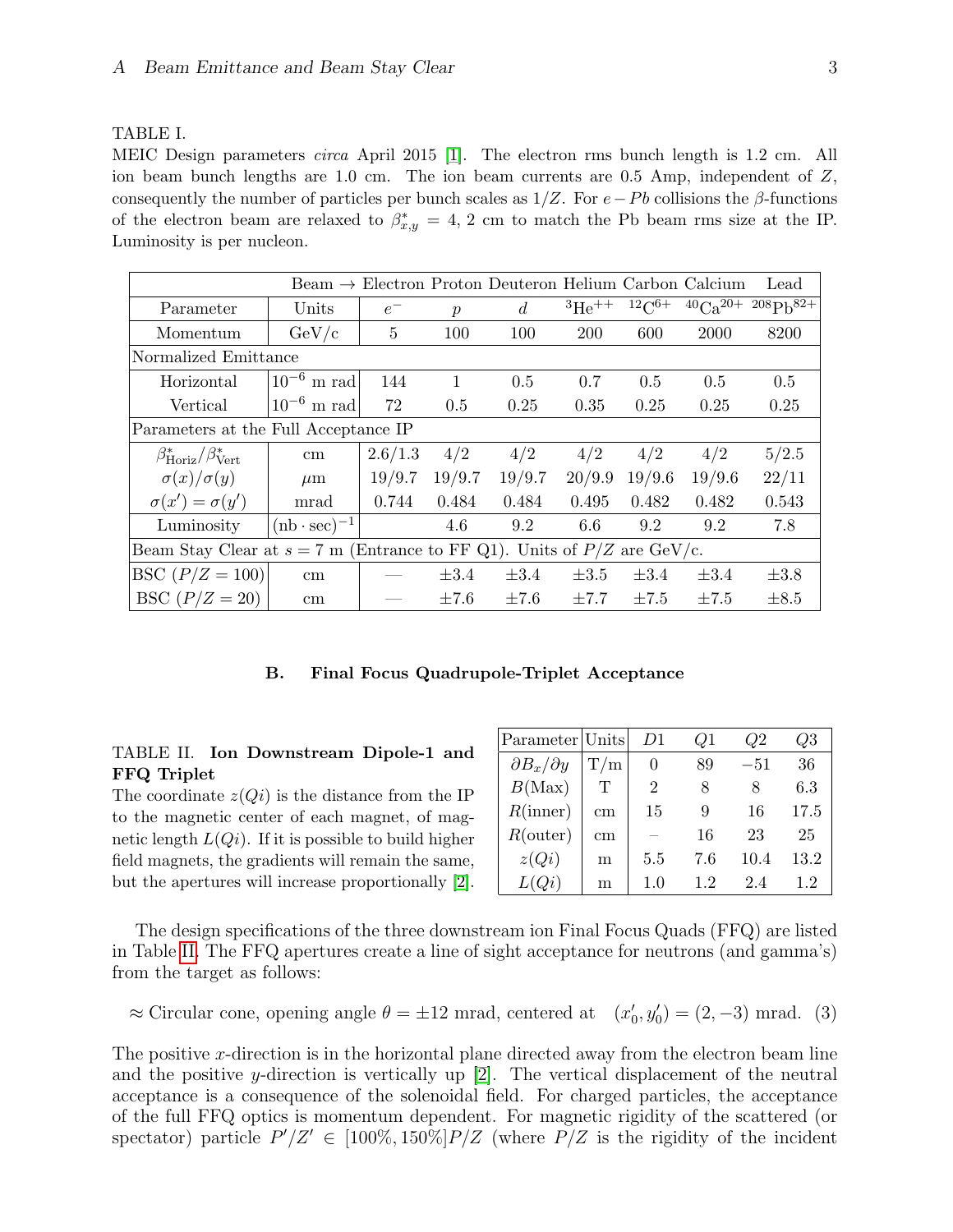beam) the acceptance is approximately elliptical, with semi-major axes:

$$
\pm 10 \text{ mrad horizontal}, \qquad \text{and} \qquad \pm 12.5 \text{ mrad vertical}, \tag{4}
$$

projected back to the IP, and relative to the incident ion direction. As the momentum of the scattered particle decreases, the  $x' > 0$  acceptance is reduced, reaching about  $+7$  mrad at  $P'/Z' = 50\%P/Z$  (e.g. spectator protons in the deuteron).

# <span id="page-3-0"></span>II. BEAM PIPE MATERIALS, MECHANICAL REQUIREMENTS, AND RADIATION LENGTH

<span id="page-3-2"></span>TABLE III. Young's Modulus E, Radiation Length  $X_0$ , Figure of Merit  $X_0 \sqrt[3]{E}$ , and minimum wall thickness to radius ratio  $t/R$  for a circular vacuum pipe, for common materials used in accelerator beam pipes.

|                                            | Material $\rightarrow$ Be |      | $CFC^*$ | $Al-Be$ | Al   | Ti   | $Fe^{**}$ | Air                | RF               |
|--------------------------------------------|---------------------------|------|---------|---------|------|------|-----------|--------------------|------------------|
|                                            |                           |      |         |         |      |      |           |                    | $mesh^{\dagger}$ |
| $\lvert$ Parameter $\lvert$ Units $\lvert$ |                           |      |         |         |      |      |           |                    |                  |
| E                                          | $GPa$ 290                 |      | 200     | 193     | 70   | 110  | 210       |                    |                  |
| $X_{0}$                                    | $\,\mathrm{cm}$           | 35.3 | 27.1    | 25.3    | 8.9  | 3.6  | 1.8       | $3.0 \cdot 10^{4}$ | 46.3             |
| $X_0 E^{1/3}$                              |                           | 2.34 | 1.58    | 1.46    | 0.37 | 0.17 | 0.11      |                    |                  |
| t/R                                        | %                         | 2.15 | 2.43    | 2.46    | 3.45 | 2.97 | 2.39      |                    |                  |

<sup>∗</sup> Carbon Fibre Composite

∗∗ Stainless Steel

<sup>†</sup>RADIOSCREEN<sup>TM</sup>, <www.lessEMF.com>:  $X_0 = 23.13$  cm, Thickness 0.09 mm,

Areal density  $0.0045$  g/cm<sup>2</sup>

By weight: 23.4% Cu; 10.9% Ni; 65.7% Polyester thread

## <span id="page-3-1"></span>A. Mechanical Requirements of the Beam Line Vacuum Pipe

The ion beam pipe is likely to be either circular, or conical with a small angular opening (of order of the 12 mrad acceptance of the FFQ optics). For a long cylindrical vacuum pipe, the required wall thickness t as a function of radius R (including  $\times 2$  safety margin) is ([\[3\]](#page-11-3), Eq. 4):

<span id="page-3-3"></span>
$$
\frac{t}{R} = 2 \left[ \frac{P_{\text{atm}}(1 - v^2)}{0.25E} \right]^{1/3},\tag{5}
$$

where  $E$  is Young's Modulus of the material and  $v$  is Poisson's ratio of the transverse contraction strain to longitudinal stretch strain. The value of  $1 - v^2$  is generally close to 0.9 [\[3\]](#page-11-3). Values of E and  $t/R$  for common materials are listed in Table [III.](#page-3-2) Over a broad range of materials, the required thickness to radius ratio is 2 to 3 %, including safety margin.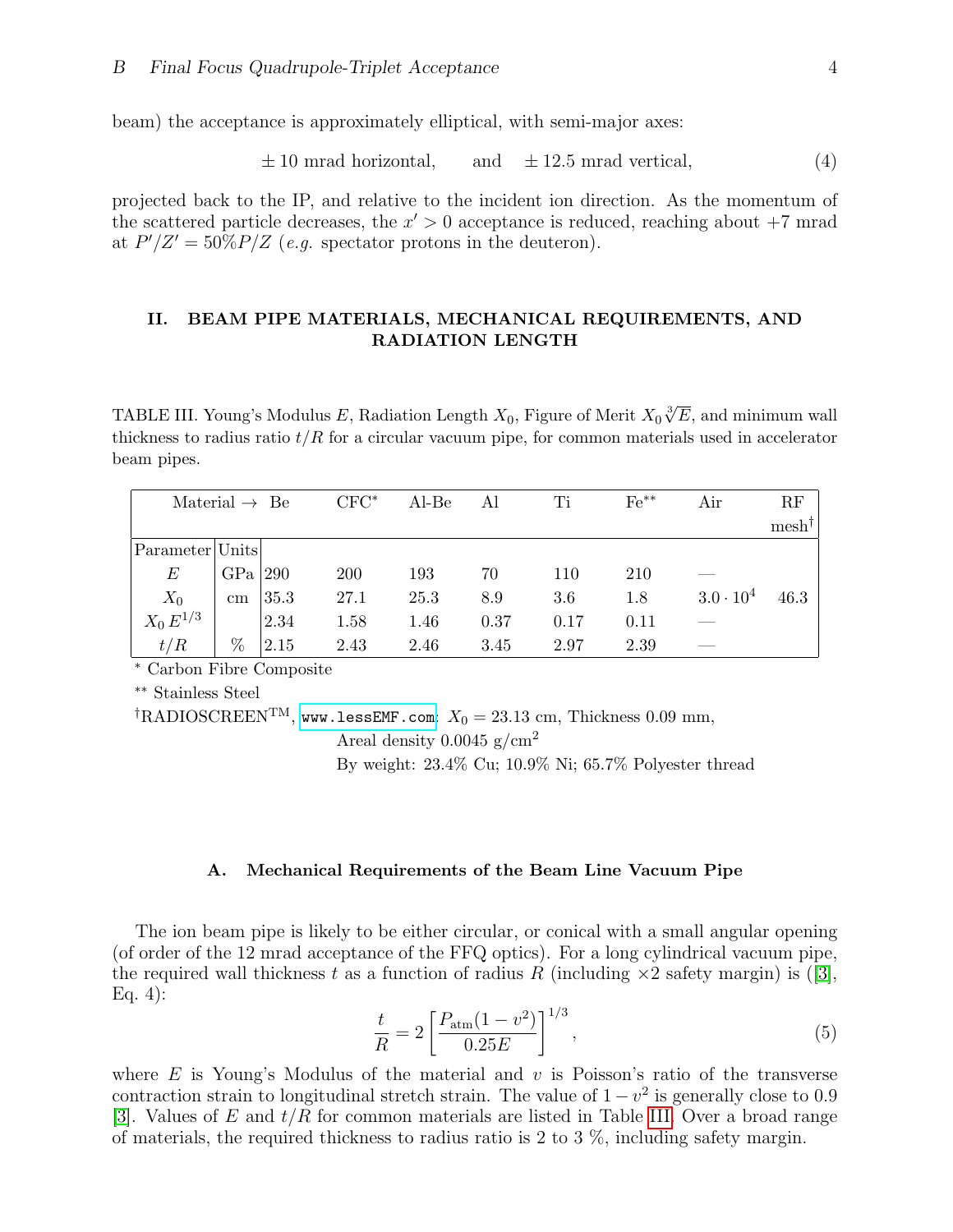#### <span id="page-4-0"></span>B. Multiple Scattering Figure of Merit

For a charged particle of momentum  $P$ , energy  $E$ , and charge ze exiting the vacuum at an angle  $\alpha$  to the local plane of the pipe (of perpendicular thickness t), the rms multiple scattering angle is  $(|4|, \text{ Chapter } 32\S3)$ :

$$
\theta_{m.s.} = z \frac{13.5 \text{ MeV/c}}{p} \sqrt{\frac{t}{X_0 \sin \alpha}} \left[ 1 + 0.038 \ln \frac{z^2 t}{X_0 \sin \alpha} \right] \tag{6}
$$

where  $X_0$  is the radiation length of the material. For different materials, the required thickness t scales as  $E^{-1/3}$ , as defined in Eq. [5.](#page-3-3) Neglecting the log term in the multiple scattering, the figure of merit (Table [III\)](#page-3-2) scales as:

$$
F.O.M. \propto X_0 E^{1/3}.
$$
 (7)

Table [III](#page-3-2) illustrates the Be is the best material, almost a factor of two better than its nearest competitors, Carbon-Fibre-Composite (CFC) or Be-Al alloys. Use of a CFC beam pipe would require an inner coating of Al, or other conductive material. The RF skin depth of a conductor of magnetic permeability  $\mu$  and resistivity  $\rho$  is (SI units):

$$
\lambda = \sqrt{\frac{\rho}{\pi f \mu}}.\tag{8}
$$

The skin depth of Al at 100 MHz is  $\sim 10 \,\mu$ m and at 1 GHz it is  $\lt 3 \,\mu$ m. The light weight mesh listed in Table [III](#page-3-2) has an RF attenuation rating of 50 dB from 20 MHz to 3 GHz.

#### <span id="page-4-1"></span>C. Consequences for Beam Pipe Design

If a 14 GeV/c singly charged particle exits the vacuum at normal incidence through a 1 cm thick Al window, the rms multiple scattering is 0.3 mrad, with is less than the intrinsic beam spread at the IP. If this exit is 1 m from the IP, the projected vertex resolution is 0.3 mm – still excellent. On the other hand, if the same particle exits through a 1 mm thick Al pipe at an incidence of 14 mrad, the multiple scattering angle is 0.9 mrad: Perhaps not catastrophic, but significantly worse. The worst case is if a particle at 15 mrad exits through a conical beam pipe flaring at 14 mrad. Then the angle of incidence is only 1 mrad, the exit point is much further downstream and the multiple scattering angle is  $\sim$  4 mrad.

The likely optimal solution for the beam pipe is a cone, with a series of steps to allow particles to exit at approximately normal incidence. This will likely create small regions of phase space with almost infinite material thickness. This is probably better than having large regions of phase space with finite but thick windows.

## <span id="page-4-2"></span>III. FORWARD DETECTION

On the downstream ion side, the detector can be divided into four regions: Central (or Barrel), Endcap, Forward, and Far-Forward. The Far-Forward region consists of all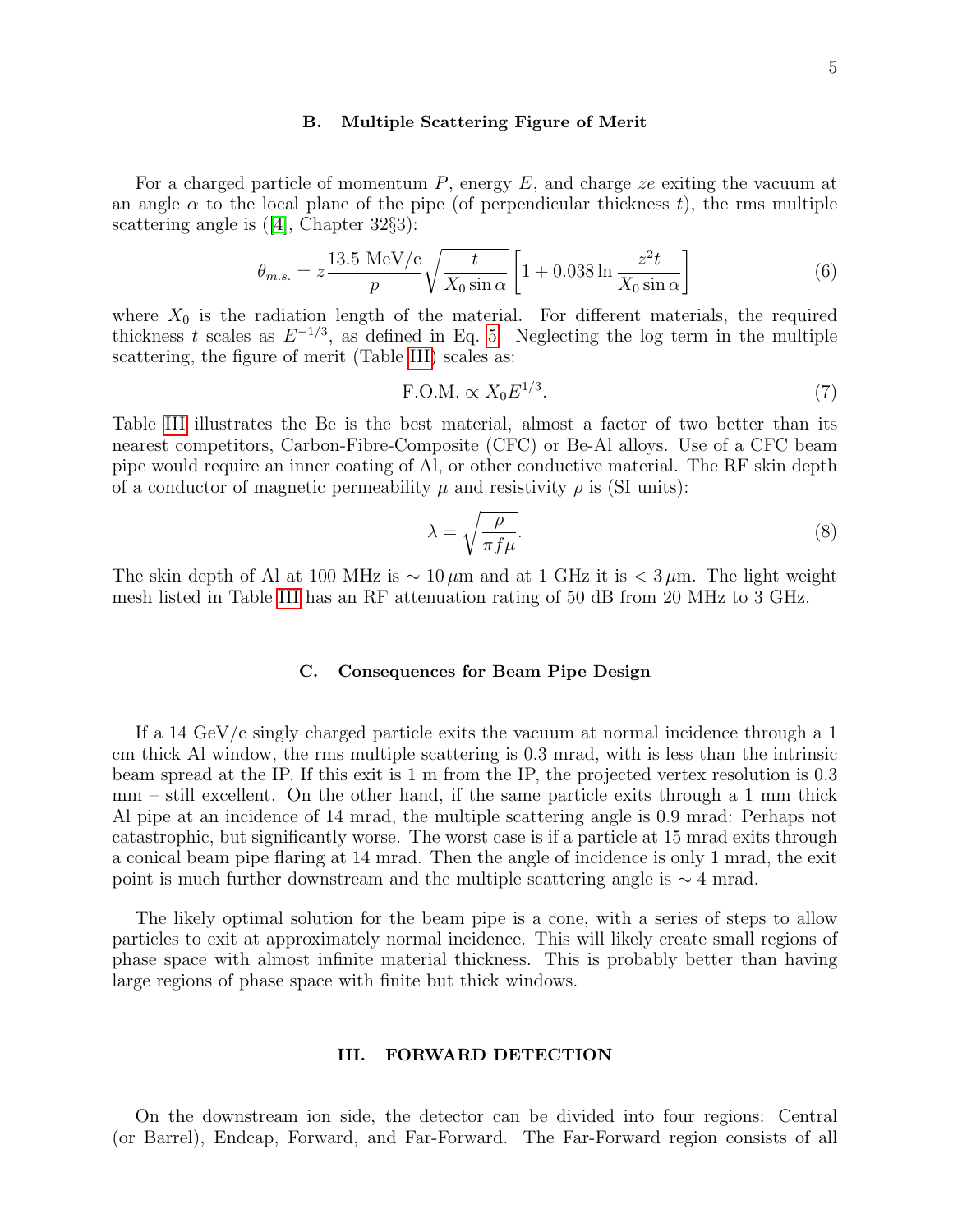tracking detectors located after the FFQ triplet. This can be further separated into detectors upstream and downstream of the large 60 mrad bend dipole. The acceptance of the Far-Forward region was described in §[I B.](#page-2-0) The Forward region is defined by all particles that pass through the dipole D1 in front of Q1, but are outside the FFQ acceptance.

The D1 magnet is not designed yet, so its acceptance is not fully determined. However, its basic property is a 1 m magnetic length with total  $\int \mathbf{B} \times d\mathbf{l} = 2$  Tesla meter at  $P_0 = 100$ GeV/c. This gives a 6 mrad bend angle. There are three basic concepts for D1:

- A single septum style magnet, parallel to electron beam line, with the maximal acceptance compatible with zero field integral on the electron beam line.
- A pair of opposite field dipoles, on either side of the electron beam line. The symmetry guarantees zero field on the electron beam line, but there is still a large quadrupole field that needs to be cancelled by a superconducting tube, or a hybrid cloaking device of an outer Fe shell and an inner superconductor. This dipole pair would provide improved analysis of scattered particles emitted at  $> 60$  mrad from the ion beam, on the incoming electron beam side.
- A single large dipole straddling the electron beam line. This optimizes the detection acceptance, but the electron beam line shielding is much more difficult.

A preliminary design of the first option has an angular acceptance (at the entrance) of close to 30 mrad [\[5\]](#page-11-5). However, for design purposes we assume a dipole whose large angle side extends to 100 mrad relative to the electron beam line. Consequently, for either of the latter two designs, we can assume that the 'Forward' region occupies the geometrical space of  $\pm 100$ mrad relative to the solenoid axis (electron beam line).

The primary purpose of the Dipole and detectors behind it, is to analyze the 'target fragmentation' region of DIS events. This should be dominated by pions with small transverse momenta (of order 200 MeV/c) and longitudinal momenta up to  $(ZP_0/A)(m_\pi/M_N)$ . For 100 GeV incident protons, this is  $p_{\pi} \leq 14$  GeV/c. These pions will have a deflection in D1 of  $\theta_{\pi} \geq 42$  mrad. For example, for a diffractively produced  $\Delta$  with a forward momentum of 100 GeV/c, the rms  $|\mathbf{p}_\perp|$  of the decay pion is 186 MeV/c and the rms emission angle of the pion relative to the ion beam is 12 mrad. At the opposite end of the kinematic phase space, if the baryonic remnant has very high mass (approaching  $W^2 = (q + P)^2$ ), the spectrum of forward mesons extends almost up to the incident beam momentum.

## <span id="page-5-0"></span>IV. BEAM PIPE DESIGN

What follows are preliminary ideas. A full design of the beam pipe will require optimization of particle tracking resolution, mechanical tolerances, and physics prioritization. This must be an iterative process, with resolution and acceptance students based on a preliminary design.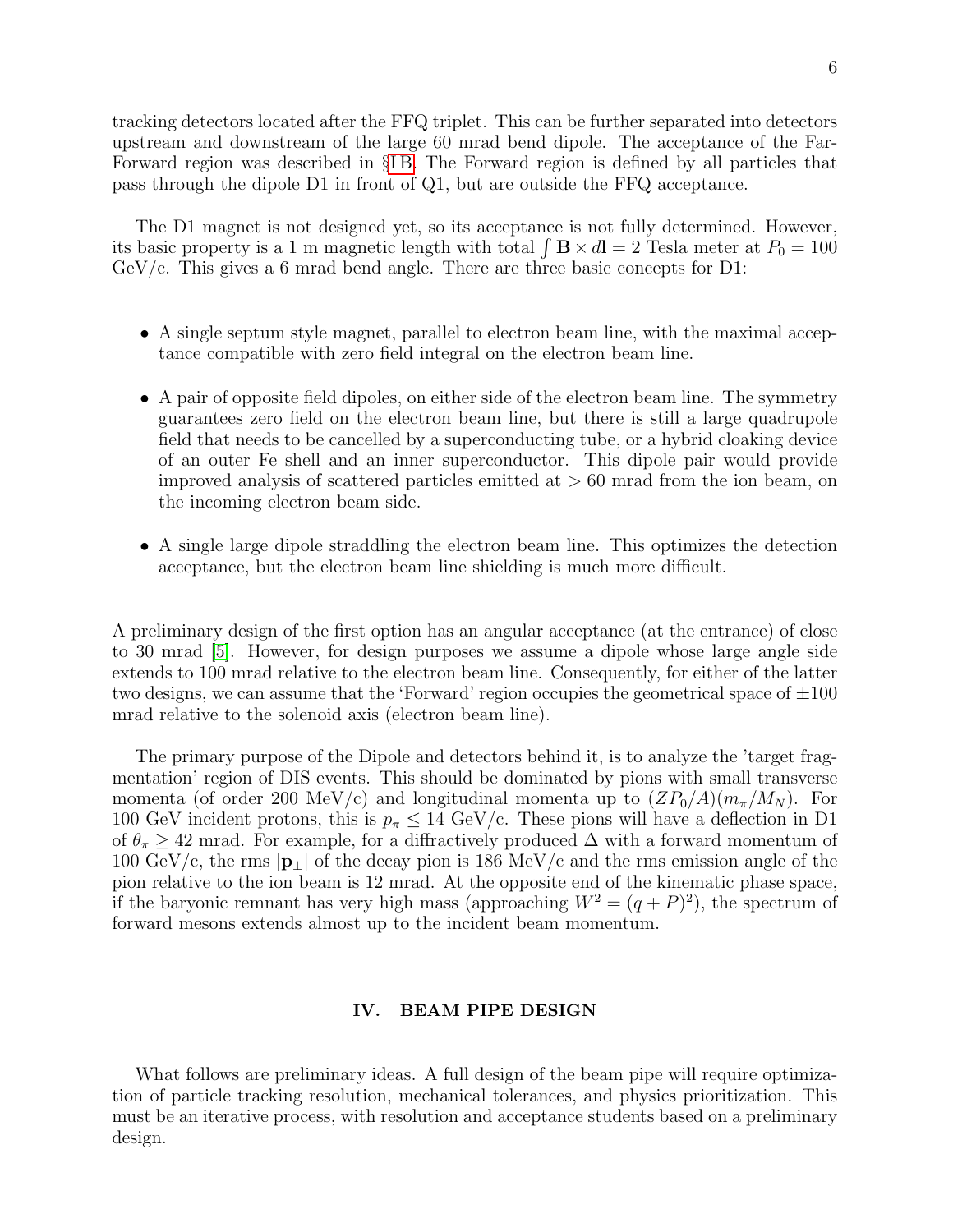The basic philosophy of the present design is to provide minimal multiple scattering  $(X/X_0 < 0.1$  including exit angle) over the full acceptance region. This requires several narrow angular regions of almost infinite thickness.



Beam Line IP1 Ion Side

<span id="page-6-0"></span>FIG. 1. Initial Beam Pipe design in the central region. Top: Ion downstream side; Bottom: Ion upstream side. The acceptance of the ion dipole is  $\pm 80$  mrad. The opening angle of the central flare is 80 mrad in both direction.

A beam pipe configuration in the central region is illustrated in Fig. [1.](#page-6-0) An alternate design is shown in Fig. [2.](#page-7-0) In the latter figures, the Ion Dipole acceptance is increased to  $\pm 100$  mrad. Also, the beam pipe is a straight cone through the dipole, with horizontal opening expanded to accommodate the 6 mrad outward bend of the Dipole.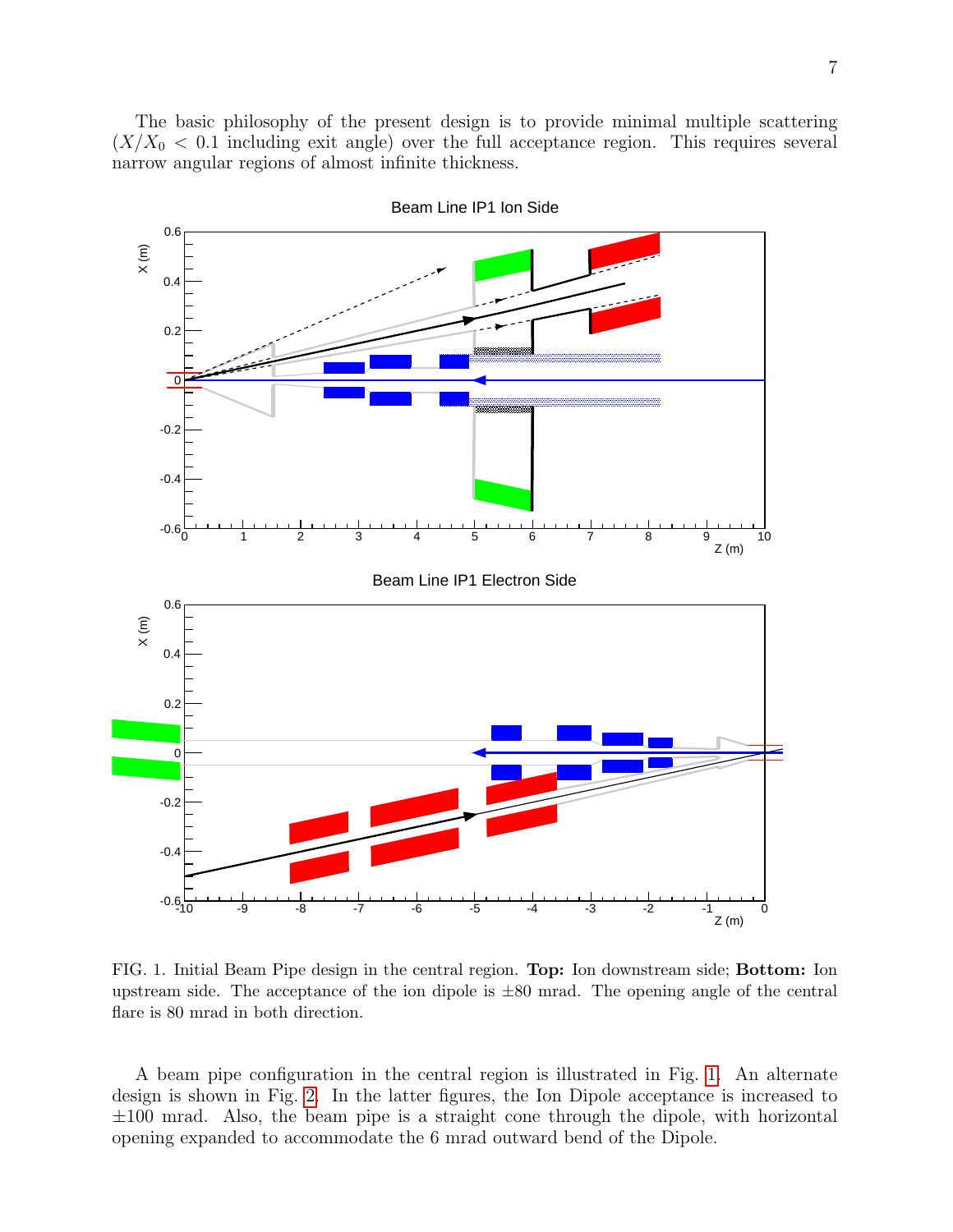

<span id="page-7-0"></span>FIG. 2. Improved Beam Pipe design in the central region. Top (ion downstream side): The acceptance of the ion dipole is  $\pm 100$  mrad. A thin mesh for RF impedance matching is included (dotted lines), as well as an RF absorber (violet hemisphere). The angle of the flare is 150 mrad from the electron beam line, and the length of the Be beam pipe (red) is shortened to  $\pm 20$  cm. This ensures a minimum of 2cm clearance between the ion beam and the wall, even when the IP is shifted  $\pm 7.5$  cm for synchronization. The end face of the flared beam pipe is a section of a sphere of radius 2.046 m, centered at the nominal IP. Bottom (ion upstream, electron downstream side): The acceptance of the flared pipe is  $\pm 150$  mrad. RF shield mesh (dotted lines) and RF absorber (violet wedge) are also shown. The radius of the spherical end face of the flared section is 1.200 m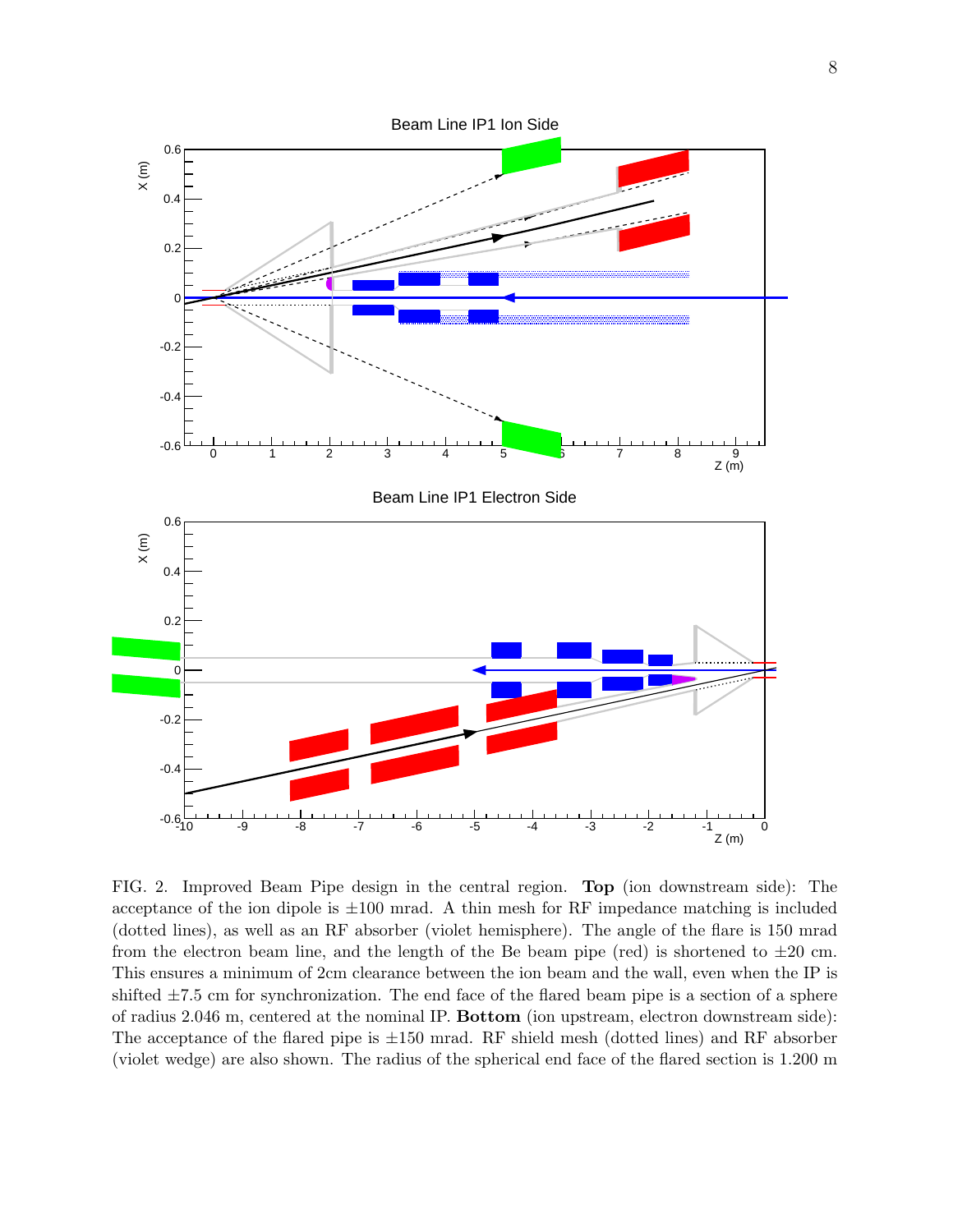#### <span id="page-8-0"></span>A. Vertex Chamber and Initial Beam Pipes

I assume a 1 mm thick Be vertex vacuum chamber of radius 3 cm (or ellipse 3 cm in x and  $2 \text{ cm in } y$ ). I also assume that the minimum radius of the individual electron and ion beam pipes mating to the central chamber is 3.0 cm and 2.0 cm, respectively. The mating distance for the downstream ion beam pipe is therefore:

$$
z_1 = \frac{2.0 \text{ cm}}{\tan \theta_{\text{FFQ}}} = 2.0455 \text{ meter.}
$$
 (9)

Note that horizontal FFQ acceptance  $\theta_{x,FFQ} = 9.78$  mrad (with peak FFQ1 and FFQ2 fields of 8 Tesla). On the other hand, since the vertical FFQ acceptance is  $\theta_{y,\text{FFQ}} = 12.44 \text{ mrad}$ , at this position, the separate ion beam pipe cross section should be a vertical ellipse of semi-major axes 2.55 cm (vertical) and 2.0 cm (horizontal).

With the straight pipe through the ion Dipole, the axis of the pipe must be offset by 0.9 mrad, to compensate for the 6 mrad bend in the dipole. Thus the beam pipe axis is at 50.9 mrad from the solenoid axis, with an angular opening of  $\pm 10.7$  mrad Horizontal and 12.44 mrad Vertical. The straight line central length of this conical elliptical pipe is 4.954 m.



Beam Line IP1 Ion Side

<span id="page-8-1"></span>FIG. 3. Detailed view of ion side beam pipe flare at IP, with RF mesh screen  $(e.g.,$ RADIOSCREENTM, Table [III\)](#page-3-2) and RF absorber (violet). The RF mesh has a circular cross section at the Be pipe end, but a squashed racetrack shape where it mates to the separate ion and electron beam pipes (Fig. [4\)](#page-9-2). The thickness of the mesh is 0.09 mm, with  $X/X_0 = 2 \cdot 10^{-4}$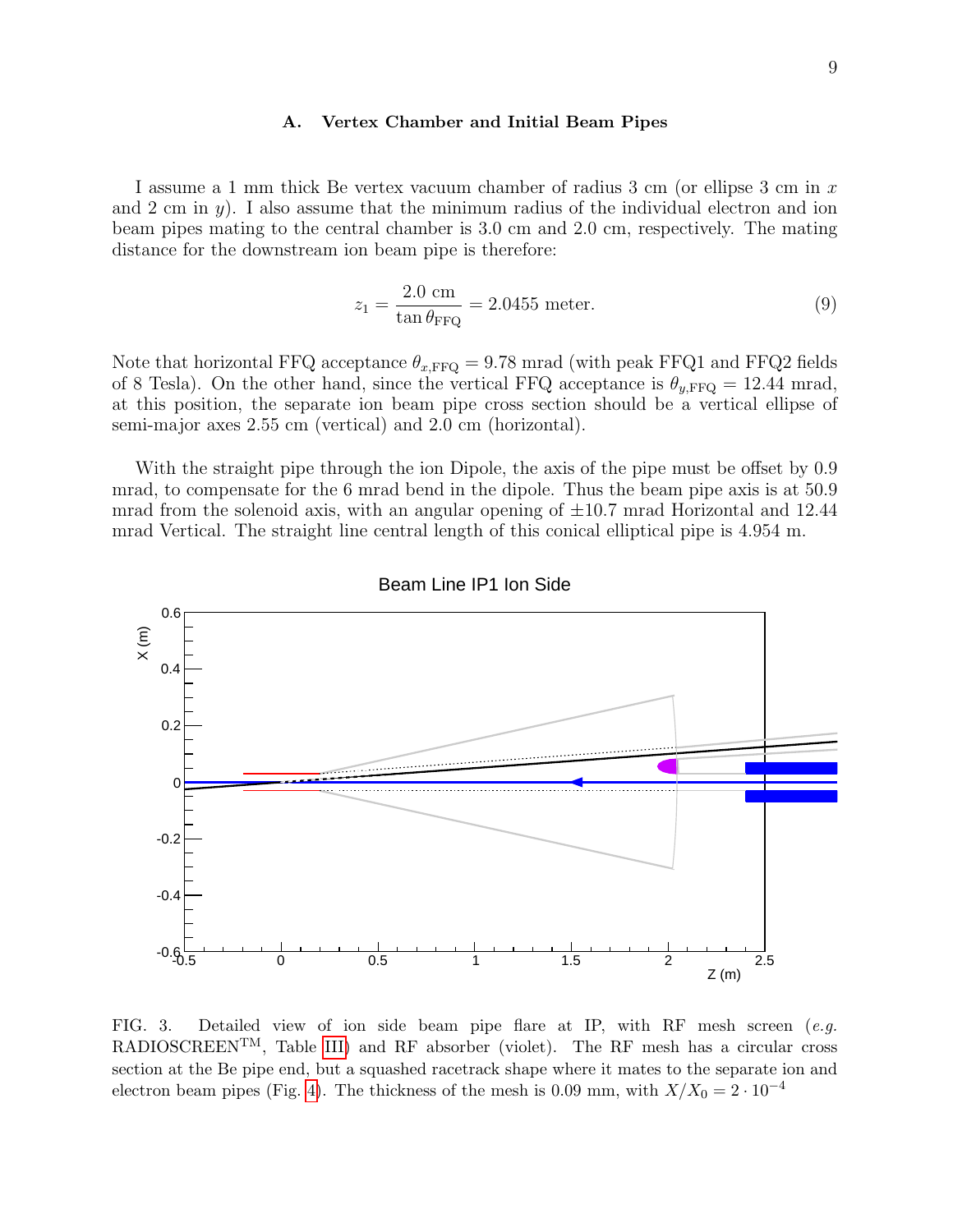

<span id="page-9-2"></span>FIG. 4. Cross sections of the RF mesh screens (e.g. RADIOSCREEN<sup>TM</sup>, Table [III\)](#page-3-2) and RF absorbers (violet). Left: Electron downstream side. The red dotted circle is the profile at  $z = -0.2$ m at the matching to the central Be beam pipe. The black dotted race-track is the profile at  $z = -1.20$  m where the flare mates to a 3 cm radius electron pipe and a 2 cm radius ion pipe. **Right:** Ion downstream side. The red dotted circle is the profile at  $z = +0.20$  m at the the central Be beam pipe. The black dotted race-track outline is the profile at  $z = 2.045$  where the flare mates to the elliptical ion pipe and the 3 cm radius electron beam pipe. In both figures, the RF absorber is downstream (electron, ion, respectively) of the screen.

## <span id="page-9-0"></span>B. RF Shielding Mesh and Absorbers

In the Appendix, I give a very rough estimate of the RF power reflected off an abrupt step in either the electron or ion beam pipe. These estimates are so severe, that even slightly tapering the faces of the flares of Fig. [2](#page-7-0) is probably not adequate. Instead, I suggest using a thin RF screen, as depicted in detail in Figs. [3](#page-8-1) and [4.](#page-9-2) With the parameters of Table [III,](#page-3-2) the screen has a thickness of 0.09 mm, or  $X/X_0 = 2.0 \cdot 10^{-4}$ . Thus even at the shallowest angle of 10 mrad that a detectable particle crosses the mesh, the effective number of radiation lengths is  $\leq 2\%$ , which is much less than the beam pipe.

At the apex of the junctions between the electron and ion vacuum pipes, it is impossible to avoid a step in the wave impedance. This can perhaps be compensated by placing in the vacuum RF absorber material, as indicated in violet in Figs. [2,](#page-7-0) [3,](#page-8-1) [4.](#page-9-2)

### <span id="page-9-1"></span>C. Final Focus Quadrupoles

The beam pipe through the ion downstream FFQ triplet should be at the full diameter of the quadrupole apertures, since particles will be successively focussed and defocused. The quadrupoles themselves will be the beam pipe, with flanges at each end for attaching the joining sections. The specifications for the beam pipe in the drift spaces are:

- Between Q1 and Q2: 1 meter gap, 10 cm radius at exit of Q1, expanding to 17.6 cm radius at entrance to Q2 (Half angle of cone  $= 76$  mrad). Conical Al pipe, wall thickness  $t = (3.45\%)(17.6 \text{ cm}) = 0.60 \text{ cm}$ .
- Between Q2 and Q3: Conical Al pipe 1 meter long, 17.6 cm radius at exit of Q2, 19.4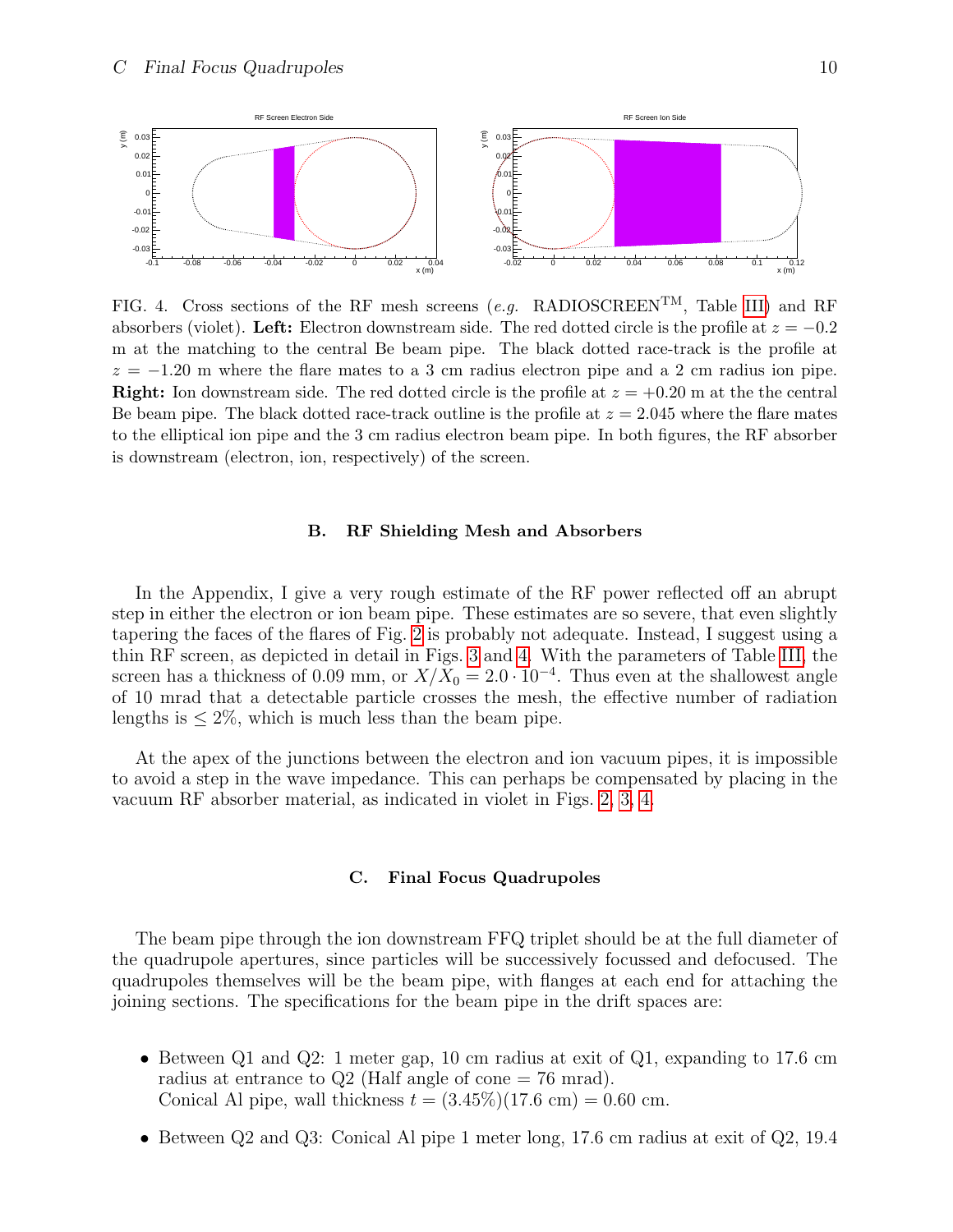cm at entrance to  $Q3$  (Cone half-angle  $= 18$  mrad). Wall thickness  $t = (3.45\%) (19.4 \text{ cm}) = 0.67 \text{ cm}.$ 

#### <span id="page-10-0"></span>D. Entrance to Downstream Ion Final Focus Q1

The acceptance of FFQ triplet is elliptical, with semi-major vertical axis 14 mrad and semi-minor horizonatal axis 11 mrad (for 9 Tesla fields, or 9.78 and 12.44 at 8 Tesla). It will therefore maximize the tracking acceptance of the Forward region if the beam pipe upstream of Q1 is an elliptical cone, tapering at approximately 12.44 mrad in the vertical and 9.78 mrad in the horizontal (see below) with geometrical size at the entrance to Q1 of  $(7 \text{ m})(14 \text{ mrad}) = 10 \text{ cm}$  vertical, and  $(7 \text{ m})(11 \text{ mrad}) = 7.7 \text{ cm}$  horizontal.

TABLE IV. Summary of Beam Pipe Design. All Z-coordinates are absolute, with −Z along the electron beam direction and  $Z = 0$  at solenoid center. Nominal IP position is  $Z_{\text{IP}} = -0.5$  m. This convention disagrees with the rest of this note, in which  $z = 0$  at the IP.

| Beam Elements          | Material | <b>Shape</b>                              | Radius                     | Thickness         | $(Z_1, Z_2)$       |
|------------------------|----------|-------------------------------------------|----------------------------|-------------------|--------------------|
|                        |          |                                           | $\rm (cm)$                 | (mm)              | (m)                |
| <b>Ion Side</b>        |          |                                           |                            |                   |                    |
| Vertex Chamber         | Be       | Straight-Circular                         | 3                          | $\mathbf{1}$      | $(-0.698, -0.298)$ |
| Flare                  | Al/CFC   | Conical:                                  | 3 to 30.9                  | $1$ to $10$       | $(-0.30, 1.522)$   |
|                        |          | $\pm 150$ mrad                            | $Z_1$ to $Z_2$             | taper             |                    |
| Spherical Face         |          | Al/CFC Spherical center at $Z_{IP}$       | 204.5                      | $\leq 10$         | (1.522, 1.545)     |
| Electron Pipe to eFFQ1 | Al       | Straight-Circular                         | 3                          | $\mathbf 1$       | (1.545, 2.250)     |
| Ion Pipe to iFFQ1      | Al/CFC   | Elliptical Conical                        | Axis $50.9$ mrad to Z-axis |                   |                    |
|                        |          | Opening Angles, radii $(x, y)$            | (2.0, 2.55)                | $\mathbf 1$       | at $Z_1 = 1.543$ m |
|                        |          | $(\pm 10.7, \pm 12.44)$ mrad              | (7.3, 8.7)                 | 3                 | at $Z_2 = 6.491$ m |
| <b>Electron Side</b>   |          |                                           |                            |                   |                    |
| Flare                  | Al/CFC   | Conical: 150 mrad                         | 3 to 17.9                  | $1 \text{ to } 5$ | $(-0.698, -1.687)$ |
|                        |          | $\pm 150$ mrad                            | $Z_1$ to $Z_2$             | taper             |                    |
| Spherical Face         |          | $\rm Al/CFC$ Spherical center at $Z_{IP}$ | 120.0                      | $\leq 10$         | $(-1.687, -1.700)$ |
| Electron Pipe to eFFQ1 | Al       | Conical-Circular                          | 3 to 2                     | $\mathbf{1}$      | $(-1.700, -2.100)$ |
| Ion Pipe to iFFQ1      | Al       | Conical-Circular                          | $2 \text{ to } 3$          | $\mathbf 1$       | $(-1.698, -4.090)$ |

# <span id="page-10-1"></span>Appendix A: Reflections at a Boundary

I consider the Liénard-Wiechert fields of a relativistic moving charge to make a naïve estimate of the effect of an abrupt transition of the radius of a beam pipe. For a point